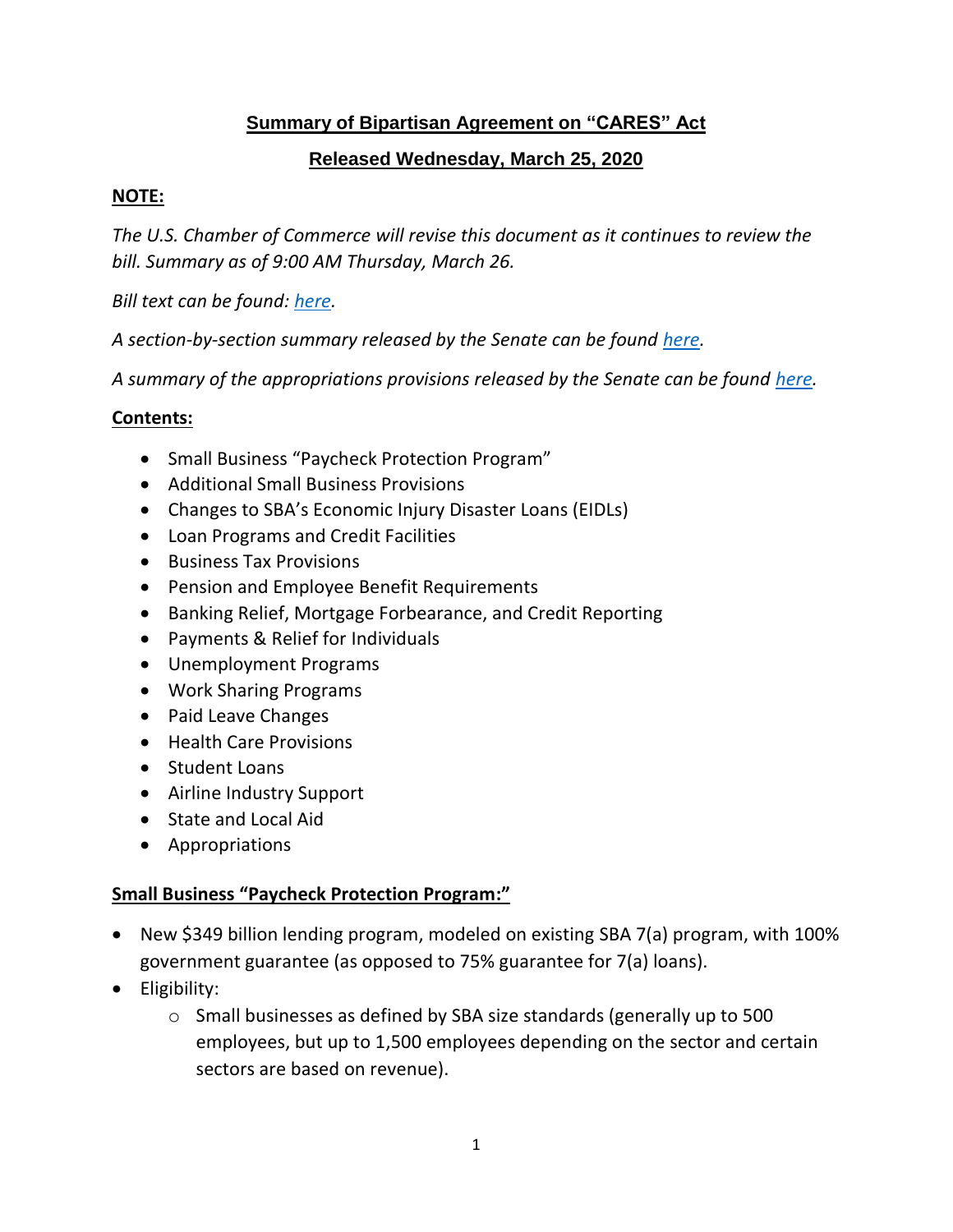- o Businesses in the Accommodation and Food Services Sector (NAICS Code 72) are eligible with up to 500 employees at each location.
- $\circ$  501 (c)(3) non-profits with fewer than 500 employees.
- o Sole proprietors, the self-employed, and independent contractors.
- Regulatory Streamlining:
	- o SBA's standard "no credit elsewhere" test is waived
	- o All lenders (non-SBA lenders to be approved by Treasury and SBA) can provide loans
	- o No personal guarantee or collateral required
	- o Lenders defer fees, principal, and interest for no less than 6 months and no more than 1 year.
- Maximum Loans: Generally, monthly payroll costs for 2 % months, not to exceed \$10 million. Payroll costs exclude compensation paid to individuals, including the selfemployed, above \$100,000 a year.
- Requirements: The employer certifies loan will be used to retain workers, maintain payroll, make mortgage or lease payments, and pay utilities.
- Loan Forgiveness: The borrower shall have a portion of their loan forgiven in the amount equal to their payroll costs (not including costs for compensation above \$100,000 annually), interest payments on mortgages, rent payments, and utility payments between February 15 and June 30, 2020. Loan forgiveness will be reduced if the borrower reduces employment by a ratio similar to their reduction in employment or if borrower reduces salaries and wages by more than 25%.

# **Additional Small Business Provisions:**

• \$17 billion for SBA to cover six months of payments for businesses with current SBA loans.

# **Changes to SBA's Economic Injury Disaster Loans (EIDLs):**

- Loans can be made based solely on credit scores.
- Loans available to all non-profits, including 501(c )(6)s.
- Loans below \$200,000 can be approved without a personal guarantee.
- Borrowers can receive \$10,000 cash advances that are forgiven if spent on paid leave, maintaining payroll, increased costs due to supply chain disruption, mortgage or lease payments, or repaying obligations that cannot be met due to revenue losses.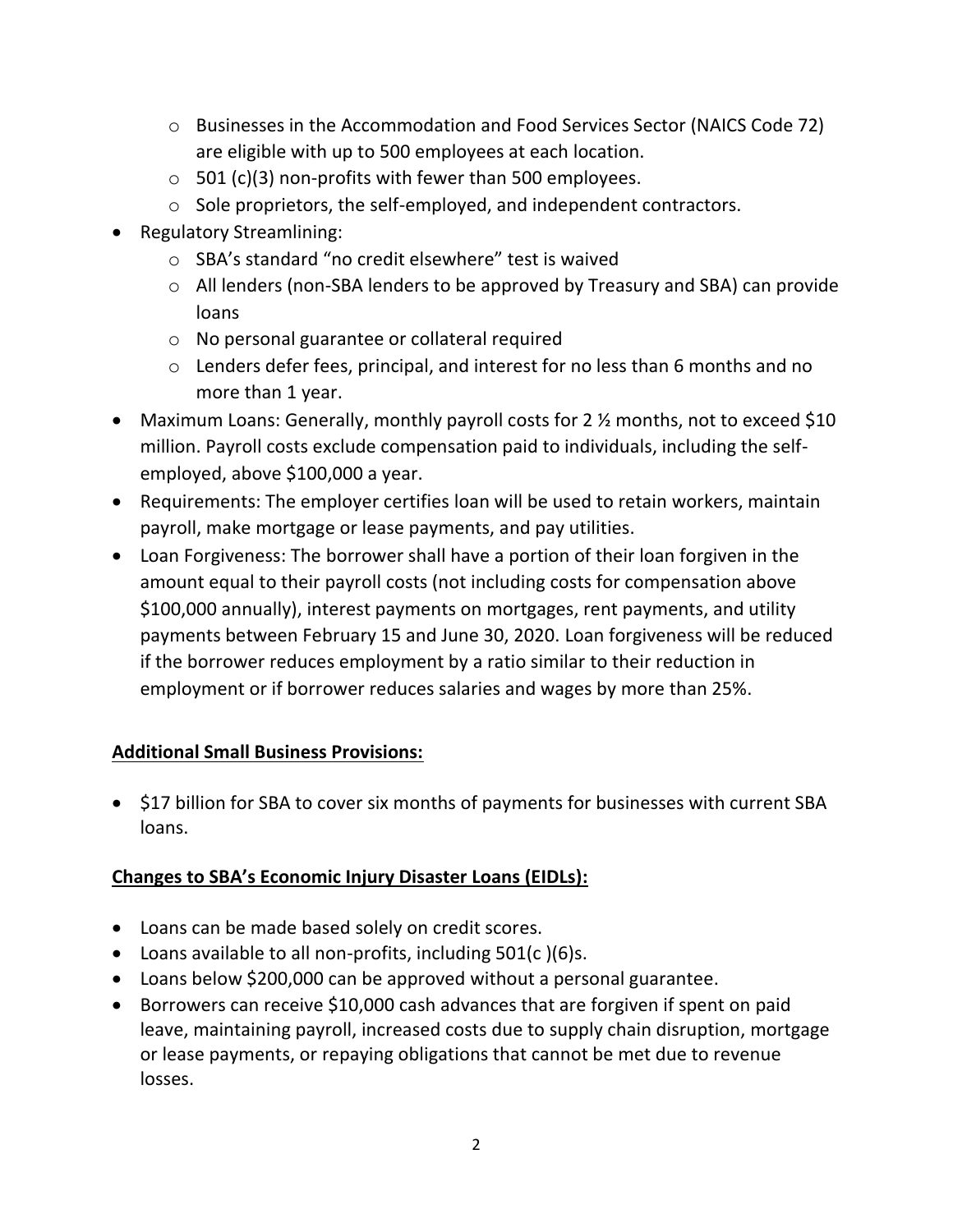## **Loan Programs and Credit Facilities:**

- \$500 billion for loans and loan subsidies and support for Federal Reserve credit facilities.
- Eligibility: Air carriers and other businesses not otherwise receiving adequate relief under other provisions of the bill.
- Breakdown:
	- $\circ$  (1) \$25 billion in loans and loan guarantees for air carriers, air maintenance and ticket agents.
	- $\circ$  (2) \$4 billion in loans and loan guarantees for cargo air carriers.
	- $\circ$  (3) \$17 billion in loans and loan guarantees for businesses critical to maintaining national security.
	- $\circ$  (4) \$454 billion for loans, loan guarantees and investments in support of facilities established by the Federal Reserve to support lending to eligible businesses, states, or municipalities.
		- Via the Federal Reserve, the \$454 billion could be leveraged significantly, potentially providing up to \$4 trillion in financial support.
- Allows Federal Reserve to purchase corporate, state, and municipal bonds.
- Defines "United States businesses" as businesses "that are created or organized in the United States or under the laws of the United States and that have significant operations in and a majority of its employees based in the United States."
- Restrictions for Loans Under 1, 2, and 3: Loans must be secured, for a term of not more than 5 years, and while the loan is outstanding plus an additional 1 year, prevents stock repurchases and dividend payments and requires borrowers to maintain existing employment level as of March 24, 2020. Requires the Secretary to obtain warrants or senior debt instruments to enable the government to share in any gains. Secretary will not exercise voting power. Secretary can also conduct audits.
- Under 1, 2, or 3, imposes limits on executive compensation for borrowers.
	- o For one year after the date on which the loan or loan guarantee is no longer outstanding, no officer or employee whose total compensation exceeded \$425,000 in 2019 can receive a pay increase from 2019 levels or severance pay exceeding twice max compensation received in 2019. Additionally, officers or employees whose compensation exceeded \$3 million in 2019 may not receive compensation in excess of sum of \$3 million and 50% of the excess more than \$3 million that such employee received in 2019.
- Restrictions Under Federal Reserve: Loans through the Federal Reserve generally (though with possible exceptions) prevent the borrower from repurchasing stock and dividend payments while the loan is outstanding plus an additional year.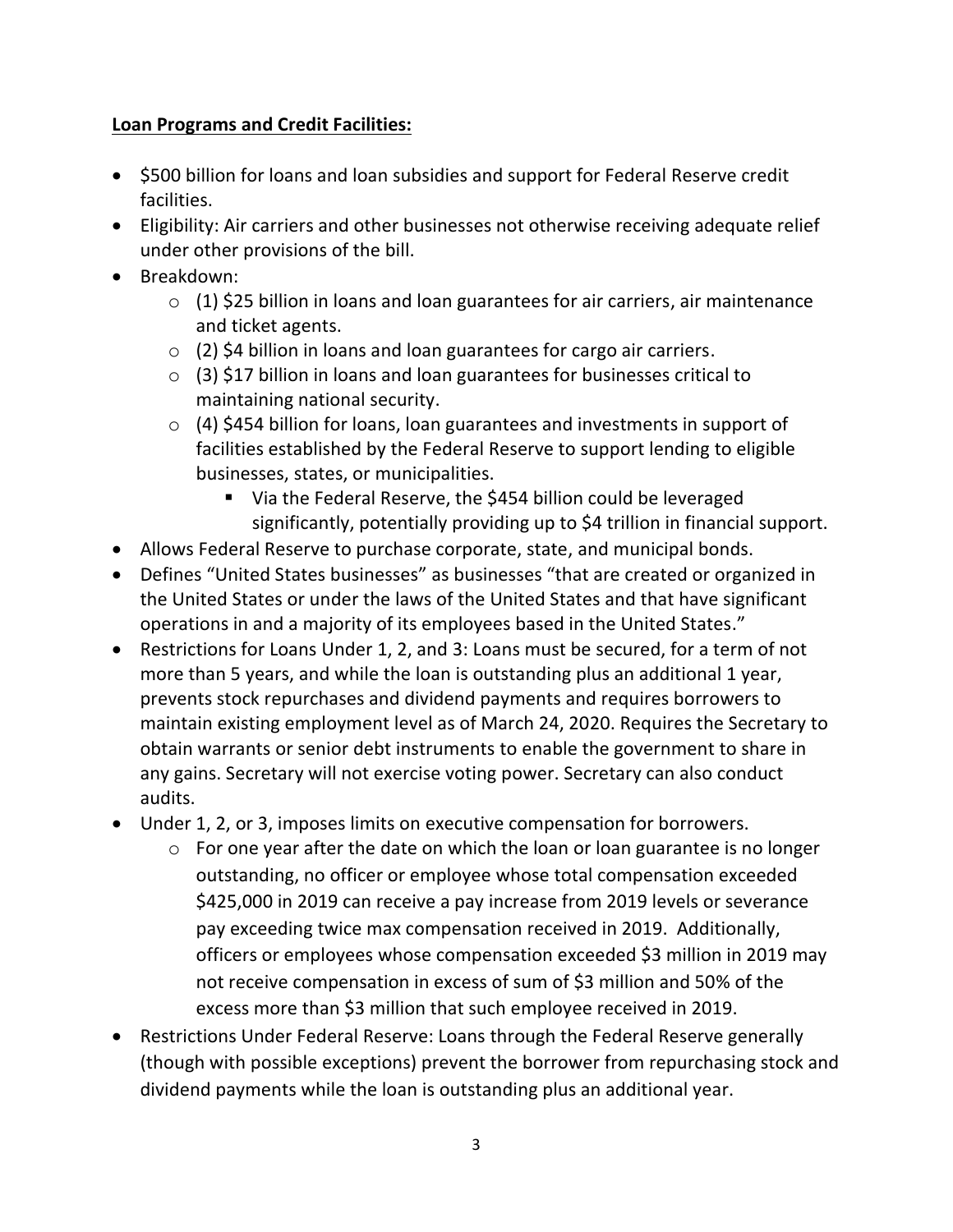- o The Treasury Secretary would be permitted to waive this requirement if it determines such waiver is necessary to protect the interests of the federal government, although he would be required to testify before Senate Banking and House Financial Services regarding the reasons for the waiver.
- In addition to whatever other loan facilities might be created, the Treasury Secretary will "endeavor to seek the implementation" of a Middle Market loan facility for banks to provide loans to businesses and eligible nonprofits with 500-10,000 employees.
	- o Interest rate will be no more than 2% with no principle or interest paid for the first 6 months.
	- o Funds must be used to retain 90% of workforce at full wages and benefits through September 30, 2020 and intends to restore 90% of workforce on hand on February 1, 2020.
	- o No buybacks or dividend payments through the life of the loan.
	- o No outsourcing or offshoring of jobs for the life of the loan and 2 years thereafter.
	- o Recipient will not abrogate collective bargaining for term of the loan and two years. Will also remain neutral in union organizing activities.
	- $\circ$  (NOTE: this could be one of many loan facilities created and no borrower is required to use this particular facility.)
- Federal Reserve authorized to create a Main Street Lending Facility for small and mid-size businesses using 13-3 powers (with none of the requirements described above).
- Creates Office of the Special Inspector General for Pandemic Recovery within the Department of Treasury to conduct, supervise, and coordinate audits and investigations of loan and loan guarantees under this section.
- Establishes bipartisan Congressional Oversight Commission.
- Requires Treasury Secretary to publicly report detailed information on each authorized transaction within 72 hours.
- Permits the Exchange Stabilization Fund to be used to guarantee money market mutual funds

# **Business Tax Provisions:**

• Employee retention credit for employers subject to closure due to COVID-19 (permits fully refundable 50% tax credit applicable to the employer's share of payroll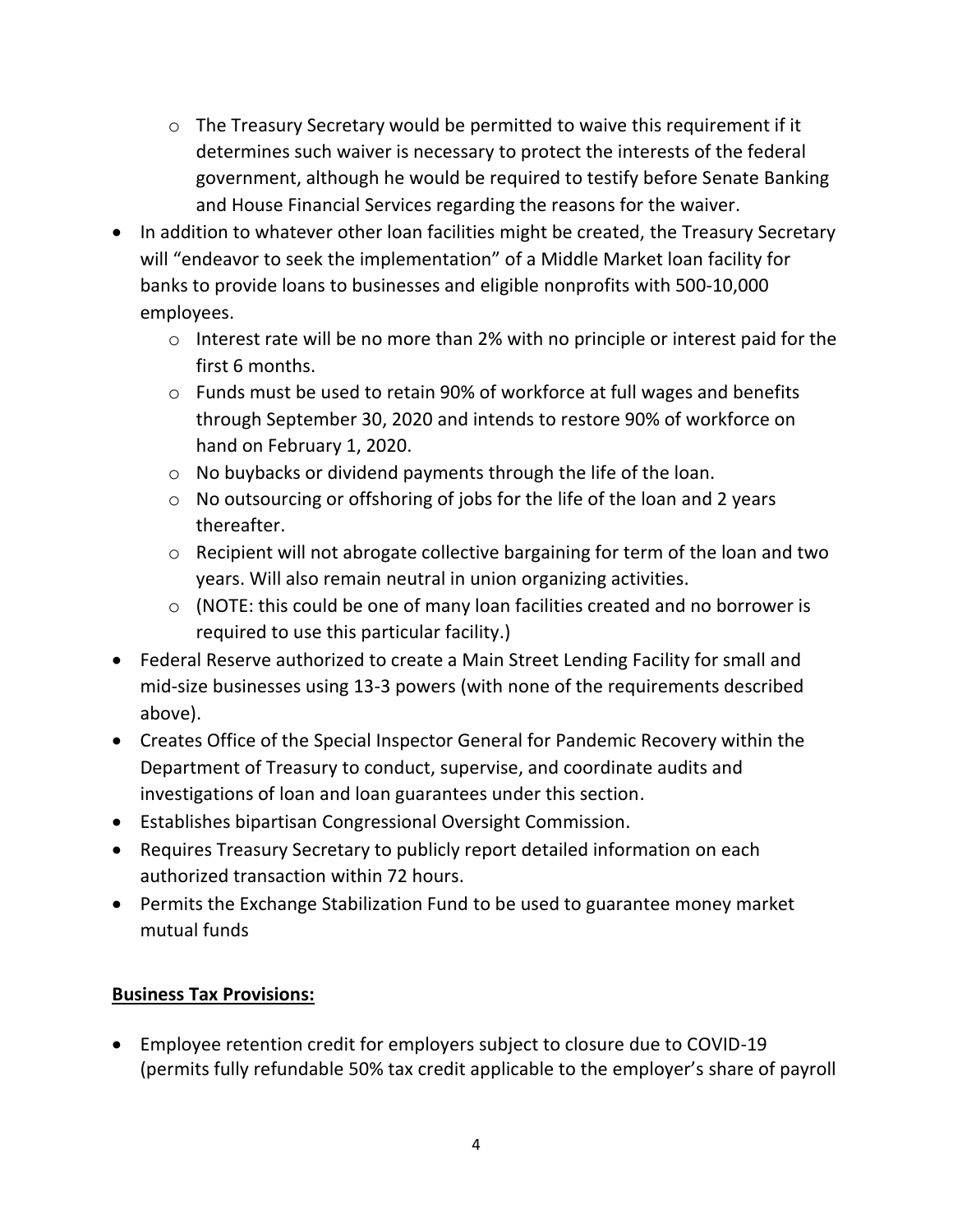taxes on wages up to \$10,000 per employee; widely available with special rules for small employers).

- Delay of payment of employer payroll taxes (defer payment of the employer share of the Social Security tax due between now and January 1, 2021 to December 31, 2021 (50% due) and December 31, 2020 (remaining due).
- Modifications for net operating losses (for 2018, 2019, 2020, loss can be carried back 5 years, temporarily suspends 80% limitation; extends to pass-throughs, sole proprietors).
- Accelerates ability of companies to recover AMT credits.
- Modification of limitation on business interest (for 2019, 2020, increases 30% limitation to 50%).
- Technical amendment regarding qualified improvement property.
- Temporary exception from excise tax for alcohol used to produce hand sanitizer (for 2020).

# **Pension and Employee Benefit Requirements:**

- Allow the Department of Labor to delay employee benefit related deadlines because of a public health emergency the same as declared national disasters or terroristic military actions.
- Delay any required minimum pension contributions due in 2020 until January 1, 2021 (plus interest).
- For benefit restrictions, allow a plan sponsor to use the adjusted funding target attainment percentage for the last plan year ending before January 1, 2020 for plan years including calendar year 2020

# **Banking Relief, Mortgage Forbearance, and Credit Reporting:**

- Regulatory relief from accounting standards for loan modifications related to COVID-19 made by banks.
- Temporary relief from CECL standards.
- During the covered period, a borrower with a Federally backed mortgage loan experiencing a financial hardship due, directly or indirectly, to the COVID–19 emergency may request forbearance on the Federally backed mortgage loan, regardless of delinquency status.
	- o Covered period is 60 days (2 months) and allowable extensions of up to 4 periods of 30 days each (4 months).
- Requires that furnishers to credit reporting agencies who agree to account forbearance, or agree to modified payments with respect to an obligation or account of a consumer that has been impacted by COVID-19, report such obligation or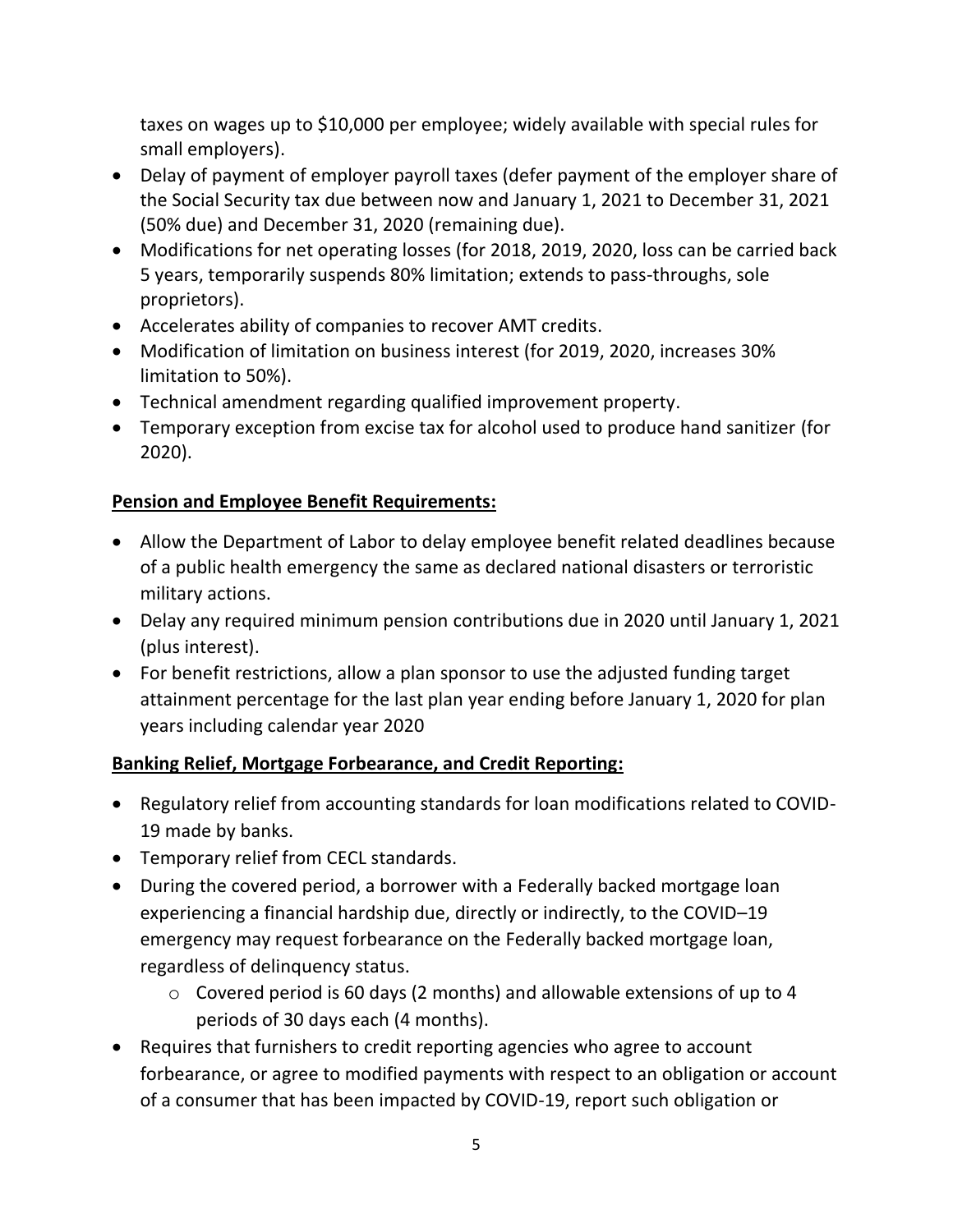account as "current" or as the status reported prior to the accommodation during the period of accommodation unless the consumer becomes current.

- o Applies only to accounts for which the consumer has fulfilled requirements pursuant to the forbearance or modified payment agreement.
- o Such credit protection is available beginning January 31, 2020 and ends at the later of 120 days after enactment or 120 days after the date the national emergency declaration related to the coronavirus is terminated.

## **Payments & Relief for Individuals:**

- Direct payments to taxpayers equal to \$1,200 per individual (\$2,400 joint return) plus \$500 per child.
- Phased out for incomes above \$75,000 (\$150,000 joint).
- Penalty-free COVID-19-related distributions up to \$100,000 and loan amount increases and modifications to individuals from tax-favored retirement plans.
- Waiver of required minimum distributions from retirement plans and IRAs for 2020.
- Tax exclusion for people who are receiving student loan repayment from their employer.

### **Unemployment Programs:**

- Extend unemployment insurance by 13 weeks and include a four-month enhancement of benefits
- Unemployment compensation is available for those not eligible for regular UI, including those who may have exhausted benefits.
- An individual must provide certification that he or she is able and available to work, but is unemployed or underemployed due to:
	- o Coronavirus diagnosis or presentation of symptoms and seeking medical attention.
	- o A household member with coronavirus diagnosis.
	- o Caring for a family member who has been diagnosed.
	- o School or daycare closures and the individual is the primary child caregiver.
	- o Workplace lock-down.
	- o Advise from a health care provider to self-quarantine.
	- $\circ$  The individual was about to start a job that is no longer available because of coronavirus.
	- $\circ$  The individual is now the breadwinner of a household because someone has died from coronavirus.
	- o The individual had to quit because of a circumstance resulting from coronavirus.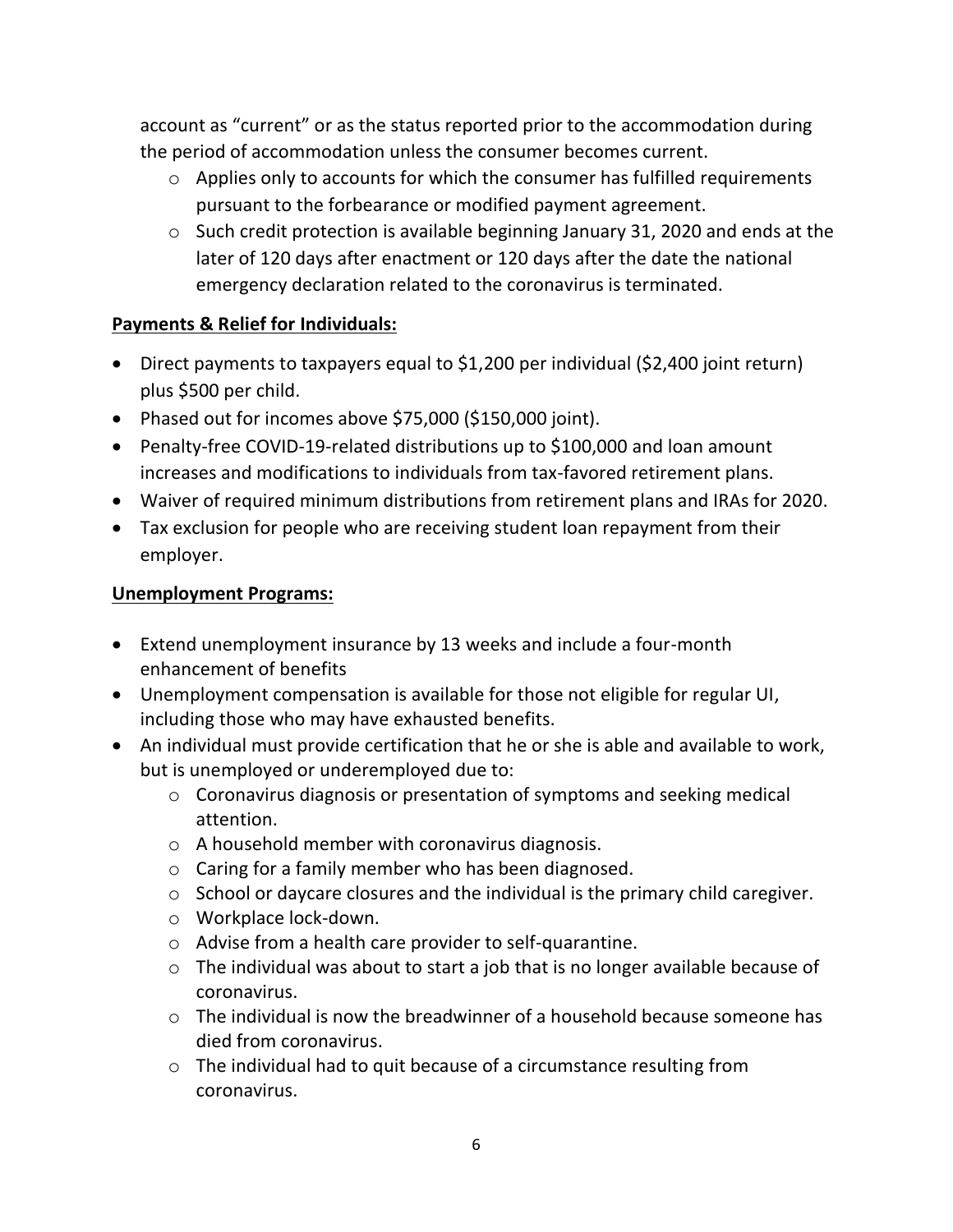- o The individual's place of work is closed because of coronavirus.
- These provisions do not apply to an individual who can telework with pay.
- These provisions do not cover someone getting paid sick or paid family leave.
- The unemployment provisions run from January 27 to December 31, 2020.
- Receipt of assistance under the unemployment provisions shall not exceed 39 weeks unless otherwise extended.
- No one week waiting period.
- The federal government will pick up 100% of the cost.
- Upon agreement between a state, an additional \$600 per worker per week unemployment compensation payment is available.
- This compensation is 100% covered by the federal government.
- The additional payment sunsets on July 31.
- The federal government will pick up the cost for any states that waive the one-week waiting period. This sunsets on December 31, 2020.

# **Work Sharing Programs:**

- States that have an existing short-term compensation program can get 100% federal reimbursement for their costs related to that program.
- States that enact a short-term compensation program after enactment will also be eligible for reimbursement.
- States without a law can enter into an agreement with the Department of Labor to begin providing short-term compensation payments.
- Employers participating in a short-term compensation program will pay half the cost to the state.
- \$100 million in grants are made available for states to develop short-term compensation programs, and the Secretary of Labor will develop model legislation.

# **Paid Leave Changes:**

Changes to the "Phase 2" Bill that was just enacted:

- Paid FMLA leave under FFCRA is capped at \$200 per day and \$10k in aggregate.
- Paid sick leave under the FFCRA is capped at \$511 per day and \$5,110 in aggregate; this amount drops to \$200 per day and \$2000 in aggregate for sick leave taken to care for a family member or because of a school closure.
- Workers who are laid off after March 1 but then rehired are eligible for paid FMLA leave.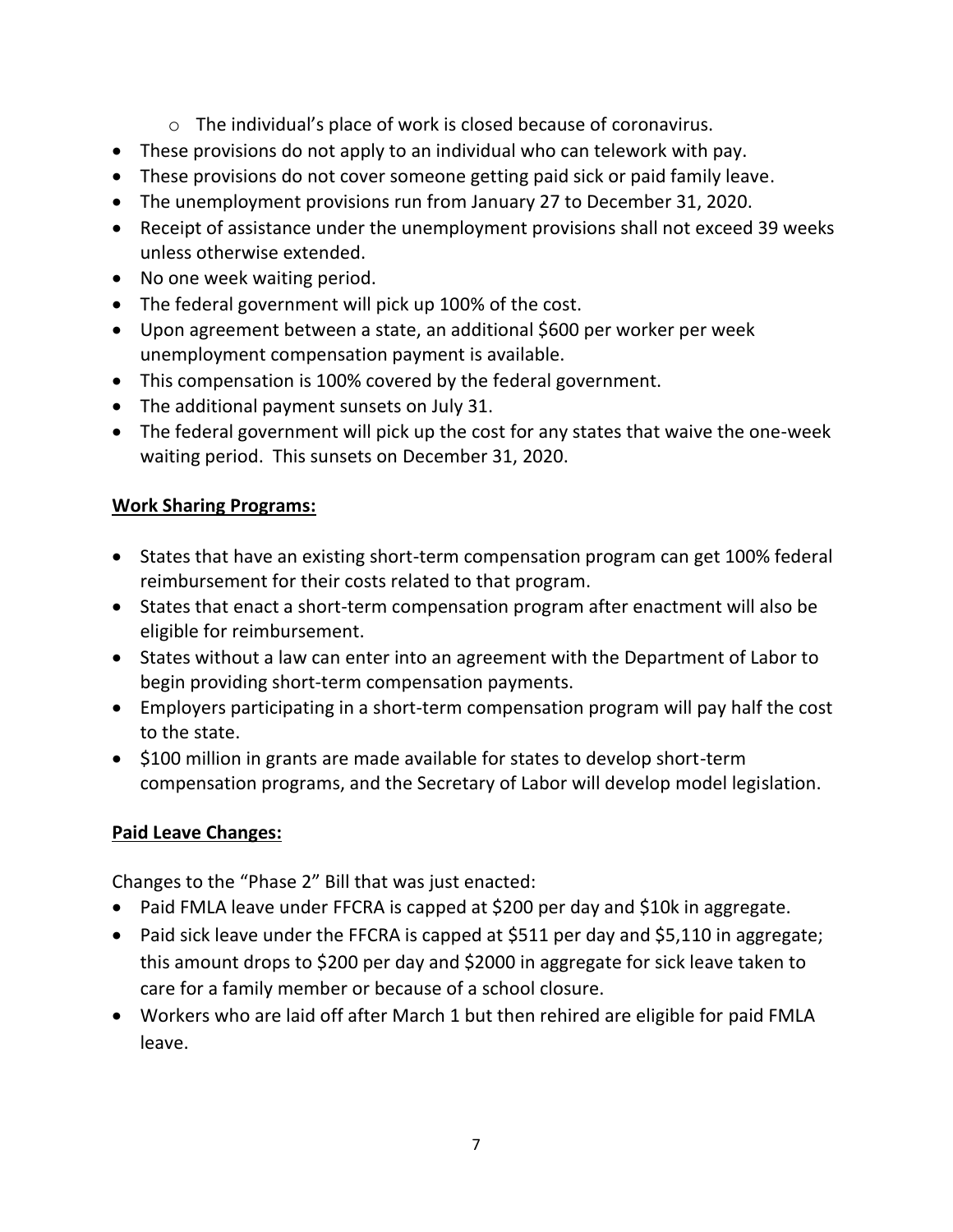• Employers can keep money they would have deposited for payroll taxes in anticipation of refunds from the Treasury for paid sick and paid FMLA leave provided to employees, including amounts that would have been refunded.

### **Health Care Provisions:**

- Repeals the requirement that over-the-counter medical and health items previously deemed to be qualified medical expenses must be prescribed by a physician in order for tax preferred funds to be used when purchasing them.
- Provides \$4.3 billion to the Centers for Disease Control and Prevention to prevent, prepare for and respond to coronavirus, domestically or internationally
- Delays of DSH reductions.
- Provides \$75 billion to ensure healthcare providers continue to receive the support they need for COVID-19 related expenses and lost revenue.
- Appropriates not less than \$500 million to provide preparedness support to facilities around the country. \$200 million shall be provided to grantees within 30 days
- Allows for sharing of substance use disorder history across providers and in a patient's electronic health record pursuant to the patient's consent for purposes of treatment, payment, and health care operations as permitted by the HIPAA. It shall be permissible for a patient's prior written consent to be given once for all such future uses or disclosures for purposes of treatment, payment, and health care operations, until such time as the patient revokes such consent in writing.
- Requires the coverage under Medicare Part B of COVID-19 vaccine and its administration without any cost-sharing.
- Requires Medicare Part D plans and MA-PD plans to permit eligible individuals enrolled in such a plan to obtain a single fill or refill at the option of the individual a total day supply not to exceed a 90-day supply for a covered Part D drug.
- Expands the Medicare accelerated payment program to 100% for hospitals during the emergency period and extends the period to 6 months.
- Extends the date on which a series of funding provisions are set to expire from May 22nd until November 30, 2020.
- Builds on new coverage requirements for diagnostic and testing of COVID 19 for private plans by broadening the testing that would be covered without cost-sharing beyond FDA-approved testing to include 1) tests provided by clinical labs on an emergency basis (including public health labs); and 2) state-developed labs.
- Requires all comprehensive private health insurance plans reimburse the test provider based on the rate negotiated between the plan and the provider (i.e., the in-network rate). If there is no negotiated rate between the plan and provider (i.e., the provider is out-of-network), the plan would fully reimburse the provider based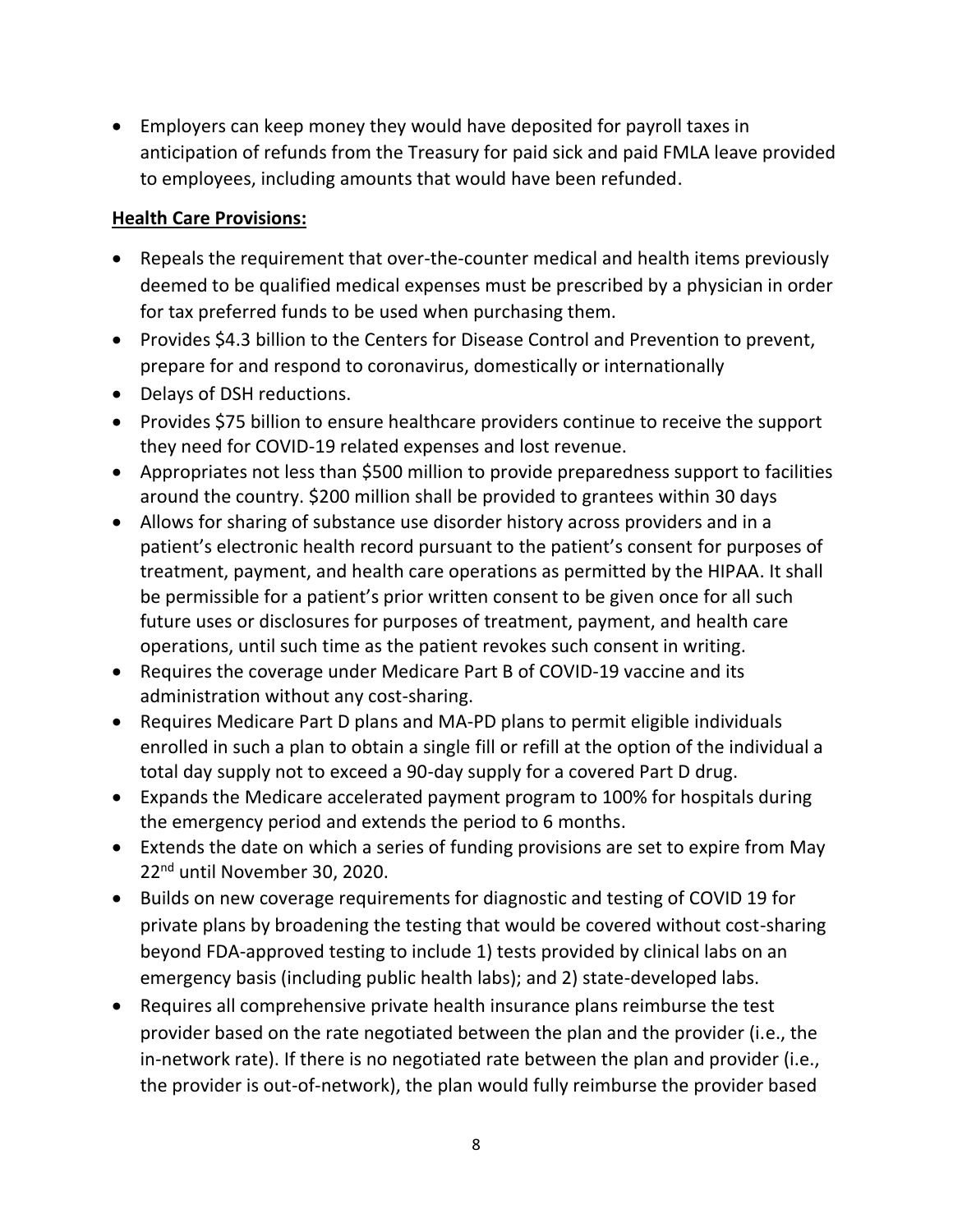on the provider's own "cash price" which must be publicly available (listed on a public website). Providers who fail to make their price public could face a civil monetary penalty of up to \$300 per day from the Department of Health and Human Services.

- Ensures that access to testing and a coronavirus vaccine (once one is developed) would be quickly covered without cost-sharing on a permanent basis as a preventive service.
- Includes a safe harbor for High Deductible Health Plans that begin on or before December 31, 2021 which would allow pre-deductible coverage for telehealth and other remote care services without violating federal rules for HDHPs paired with Health Savings Accounts
- Expands grant funding for evidence-based telehealth networks and telehealth technologies (by \$29 million for each fiscal year from 2021 through 2025) and rural health care services (by \$79.5 million for each fiscal year from 2021 through 2025).
- Increase the weighting factor by 20% for COVID-19 patients under the Medicare hospital inpatient prospective system and revise payment rates for durable medical equipment during the emergency period.
- Expand and adjust policies regarding Medicare's coverage of telehealth and home health services.
- Provides \$1.32 billion in supplemental funding to community health centers on the front lines of testing and treating patients for COVID-19.
- Temporarily lifts the Medicare sequester, which reduces payments to providers by 2%, from May 1 through December 31, 2020, boosting payments for hospital, physician, nursing home, home health, and other care.
- Waives the Inpatient Rehabilitation Facility (IRF) 3-hour rule, which requires that a beneficiary be expected to participate in at least 3 hours of intensive rehabilitation at least 5 days per week to be admitted to an IRF. This will provide acute care hospitals flexibility, during the COVID-19 emergency period, to transfer patients out of their facilities and into alternative care settings in order to prioritize resources.
- Prevents scheduled reductions in Medicare payments: for durable medical equipment during the emergency period and for clinical diagnostic tests furnished to beneficiaries in 2021.
- Ensures that uninsured individuals can receive a COVID-19 test and related service with no cost-sharing in any state Medicaid program that elects to offer such enrollment option.
- Ensures that states are able to receive the Medicaid 6.2% FMAP increase.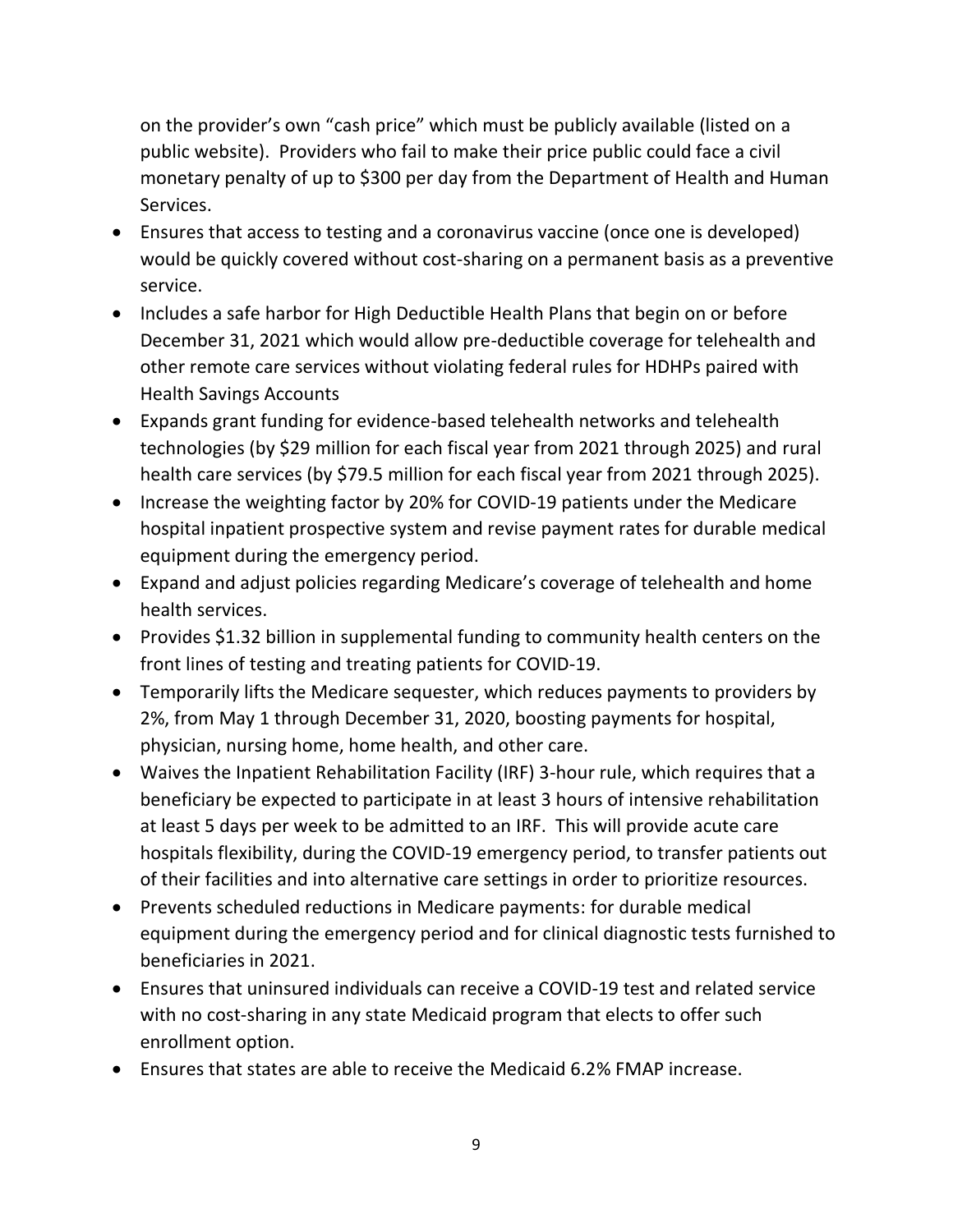• Delays scheduled reductions in Medicaid disproportionate share hospital payments through November 30, 2020.

### **Student Loans:**

- Requires the Secretary of Education to defer student loan payments, principal, and interest thought September 30, 2020 without borrower penalty.
- Suspends reporting to credit agencies.
- Suspends all involuntary collection on defaulted student loans, including wage garnishment and reduction in tax refunds or other government-provided benefits.

## **Airline Industry Support:**

- Provides \$32 billion in grants to airline industry (air passenger, cargo, and contractors) exclusively to support employee wages and benefits.
- The government may take warrants, debt securities, or other instruments as compensation.

### **State and Local Aid:**

• Provides \$150 billion to states and local government based on each state's population for the purpose of funding unforeseen expenses related to COVID-19.

### **Appropriations:**

Provides \$340 billion in new federal spending for Fiscal Year 2020 – 80% of which goes to state and local governments and communities and includes:

- \$20.5 million for the USDA Rural Business Cooperative Service the legislation provides \$1 billion in lending authority available for the Business and Industry loan guarantee program, which provides financing to business owners that might not be able to qualify for a loan on their own.
- \$80 million for the Food and Drug Administration the legislation provides additional funding to support the development of necessary medical countermeasures and vaccines, advance domestic manufacturing for medical products, and monitor medial product supply chains.
- \$1.5 billion for the Economic Development Administration funding to support economic development grants for states and communities suffering economic injury as a result of the coronavirus.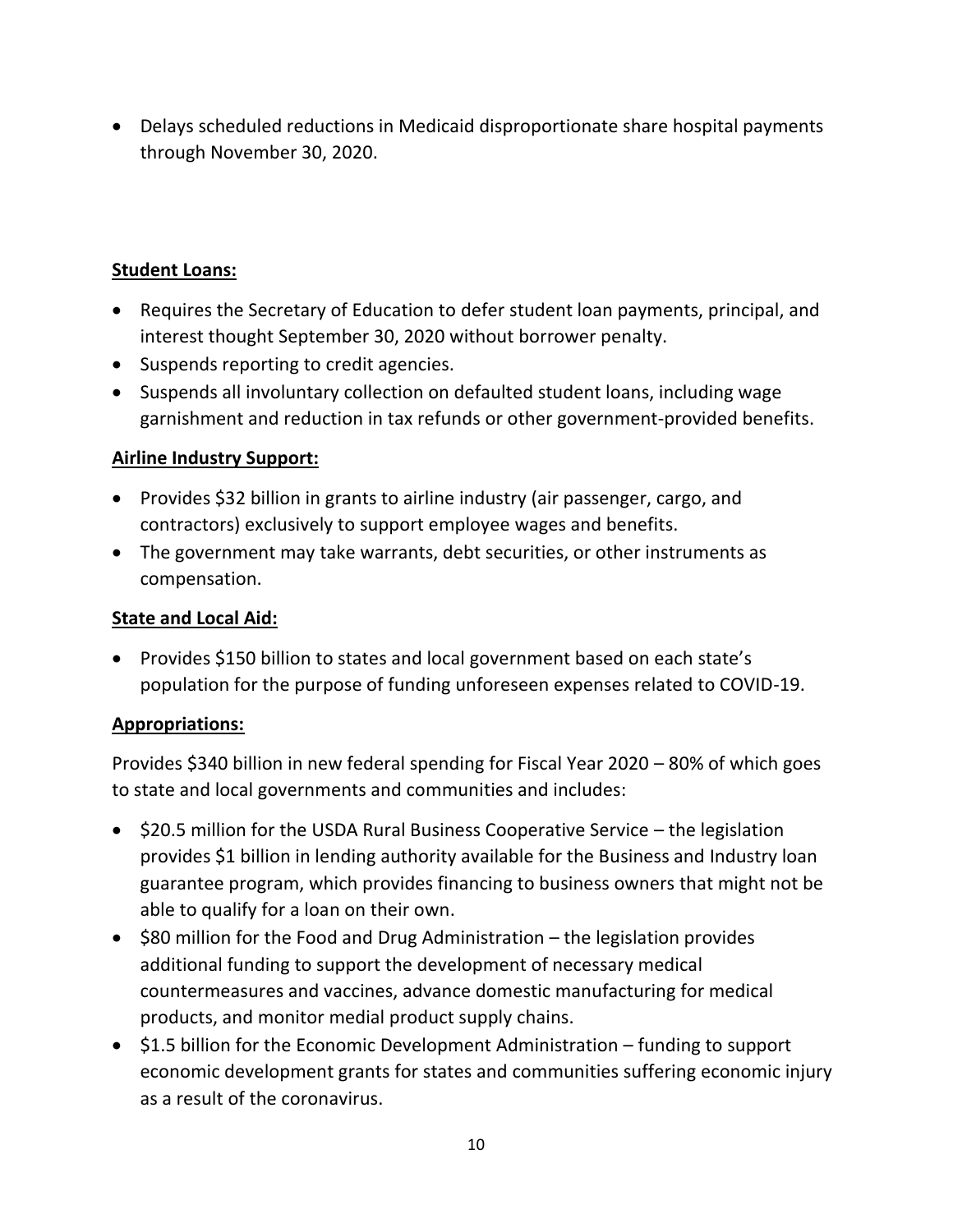- \$50 million for the Manufacturing Extension Partnership (MEP) funding included to be distributed among the 51 MEP centers to help small and medium sized manufacturers recover from the economic impacts of the coronavirus.
- \$6 million for the National Institute of Standards and Technology funding to support continuity of operations during the coronavirus pandemic, including research and measurement science activities to improve coronavirus testing capabilities and support development of coronavirus diagnostics.
- \$10 million for the National Institute for Innovation in Manufacturing Biopharmaceuticals (NIMBL) – funding for NIMBL to improve national readiness and domestic biopharmaceutical manufacturing capability.
- \$60 million for the National Aeronautical and Space Agency (NASA) funding to support NASA with resources for operational adjustments associated with mission delays caused by NASA center closures related to the coronavirus pandemic.
- \$2.45 billion for the Defense Industrial Base additional funding for the Defense Working Capital Funds as the military services work to mitigate the impact of the coronavirus on production lines, supply chain, military depots, and labs. Additionally, funds will go to the Defense Production Act to increase access to materials necessary for national security and recovery from the pandemic.
- \$70 million for the U.S. Army Corps of Engineers additional funding to support Emergency Operations Centers to ensure the continuous operation of Corps projects across the country related to coronavirus prevention.
- \$562 million for the Small Business Administration (SBA) additional funding for administrative expenses and program subsidy for the SBA's Disaster Loans Program.
- \$9.1 million for the Cybersecurity and Infrastructure Agency funding to address immediate needs for improved interagency coordination for the protection of critical infrastructure worldwide.
- \$45 billion for the Federal Emergency Management Administration (FEMA) funding to continue FEMA's entire suite of response and recovery activities and reimbursements provided to states and localities nationwide by the Disaster Relief Fund.
- \$453 million for the Bureau of Indian Affairs funding for the coronavirus containment and detention facilities and aid to tribal governments.
- \$7.2 million for the Environmental Protection Agency (EPA) funding to support research efforts regarding coronavirus and associate costs with cleaning and disinfecting Agency facilities.